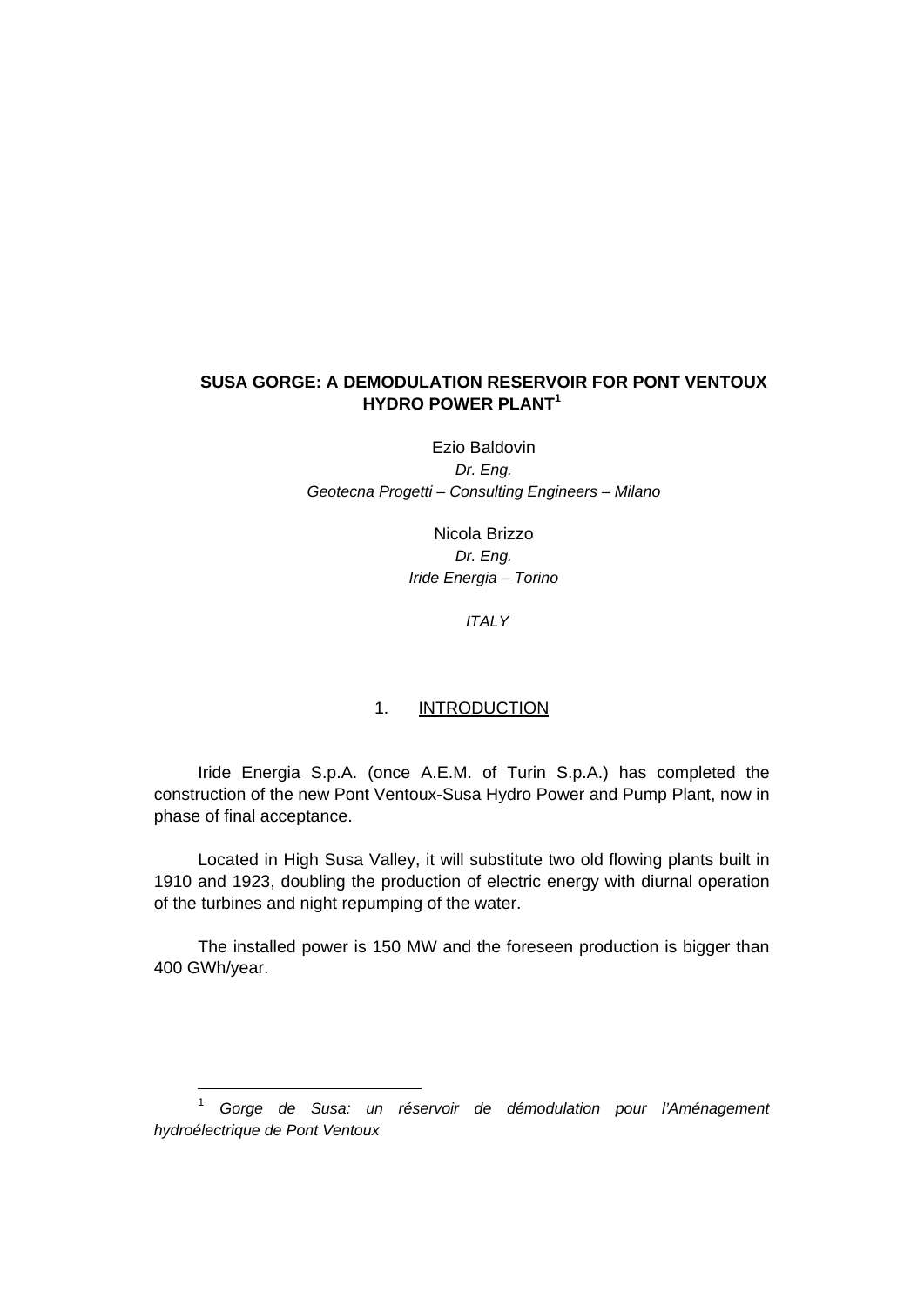## 2. THE HYDRO POWER PLANT

The water is diverted at Pont Ventoux from Dora Riparia River, tributary of Po River, with a maximum flow discharge of 34  $m<sup>3</sup>/s$  and, after an average geodetic jump of about 515 m, it is returned to the same river about 1 km upstream of Susa Town (Fig. 1).



Fig. 1 Pont Ventoux – Susa Hydro Power Plant lay-out *Plan général de l'Aménagement Hydroélectrique de Pont Ventoux – Susa* 

- 
- 
- 1 Pont Ventoux gate-structure Dam *1 Traverse de Pont Ventoux*
- 
- 
- 
- 
- 
- 
- A Dora Riparia River *A Fleuve Dora Riparia*
- B Clarea River *B Fleuve Clarea* 
	-
- 2 Conveyance tunnel *2 Tunnel de dérivation*
- 3 Clarea Basin *3 Bassin de Clarea*
- 4 Pressure tunnel *4 Tunnel en pression*
- 5 Penstock in shaft *5 Conduite forcée en puits*
- 6 Underground power station *6 Usine hydroélectrique souterraine*
- 7 Susa Dam *7 Barrage de Susa*

The plant lay-out is essentially as it follows:

- gate-structure dam, intake and ancillary works on Dora Riparia River;
- conveyance tunnel in left side of Dora Riparia River, 14 km long;
- regulation basin outside the river-bed in Clarea Valley;
- pressure tunnel, about 4 km long;
- surge shaft;
- penstock in shaft;
- underground power station, equipped with 2 Francis turbines with vertical axis; a 13 m<sup>3</sup>/s pump is coupled with one of them;
- downstream surge shaft;
- tailrace tunnel to the demodulation reservoir created by Susa Gorge Dam.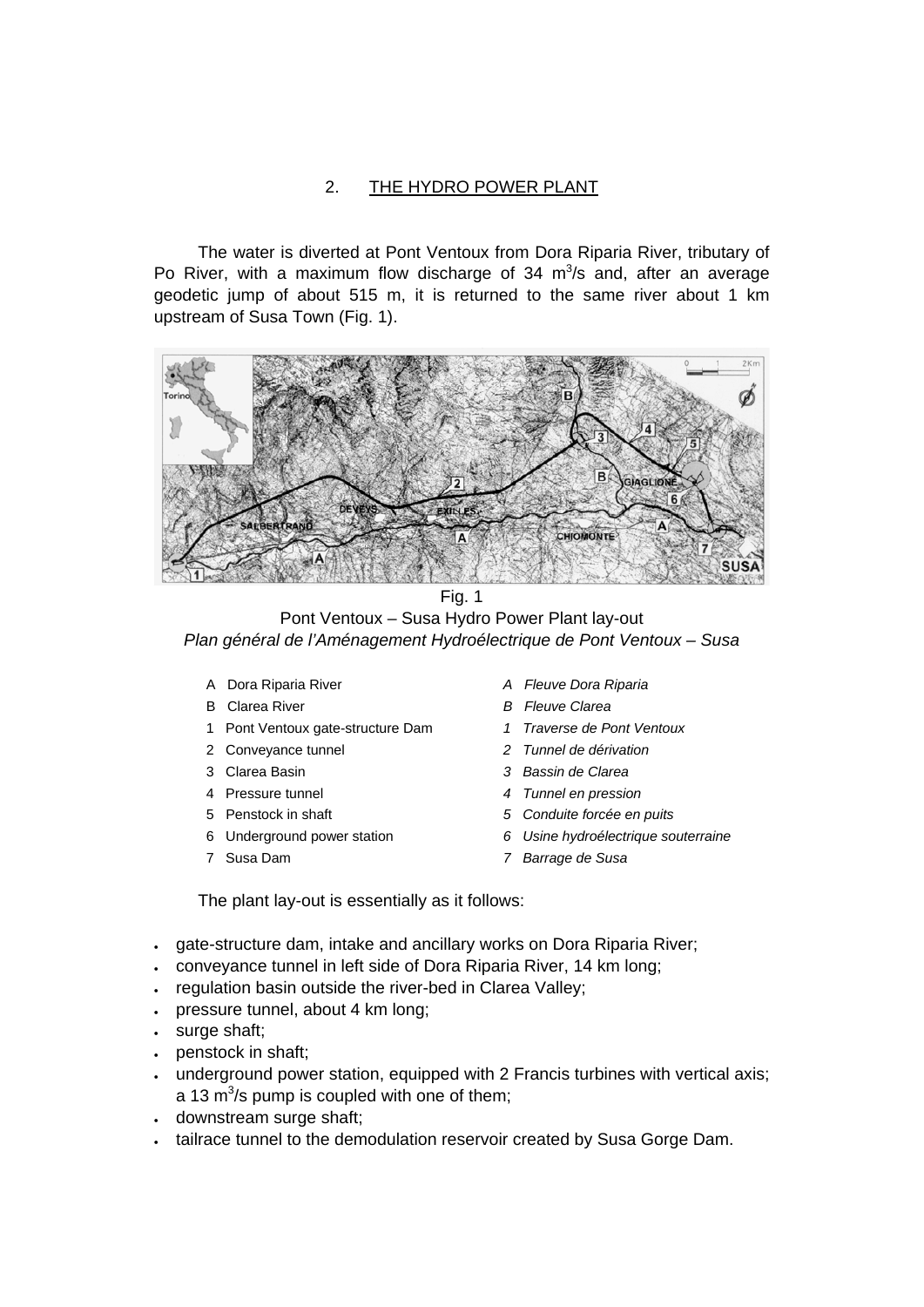#### 3. UNDERGROUND POWER STATION

The underground power station has been excavated in a cavern 18.8 m wide, 51.35 m long and 46.0 m high, for a total volume of about 35.000 m3 (Fig.2), in Giaglione Municipality.



Fig. 2 Giaglione Hydro Power Station vertical section *Coupe verticale de l'Usine Hydroélectrique de Giaglione* 

| 1 Generator | 1 Générateur |
|-------------|--------------|
| 2 Turbine   | 2 Turbine    |
| 3 Pump      | 3 Pompe      |

The floor of the machines room is at 495,00 m a.s.l.; it can be reached by the main access tunnel about 1.170 m long; a second escape tunnel, about 460 m long, is available for emergency situations.

To warrant the safety of the operations, the transformers have been located in independent caverns; furthermore all the escape ways lead to elevations which are higher than the maximum water level of Susa downstream Reservoir.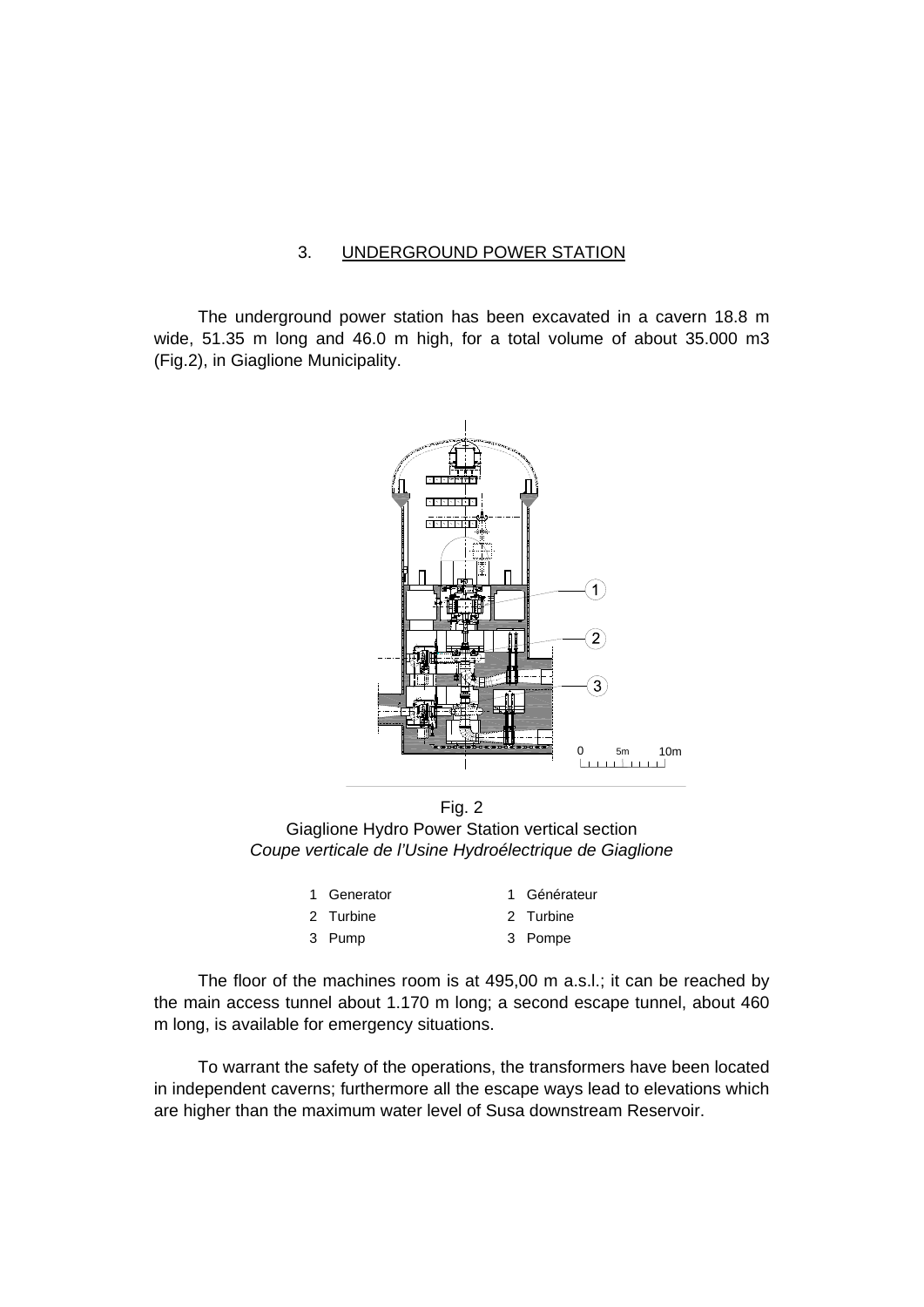The machines consist of a binary group (Francis turbine and generator) and of a ternary group (Francis turbine, generator and pump), both with vertical axis.

The turbine, with a runner of 15+15 paddles, has maximum diameter 1840 mm, power 75 MW and speed of 750 rpm. The generator has an apparent power of 85 MVA, nominal voltage of 15 kV and nominal speed of 750 rpm.

The groups are dimensioned for a discharge from 34 m3/s to 28.4 m3/s; the range covers in the best way the real availability of water in Dora Riparia River, concentrating the turbining operations in the full hours.

The pump is a mono stage centrifuge, with a maximum discharge of about 13 m3/s.

The connection of the power station with the 132 kV national transmission line is located in the TERNA transformation station of Venaus, connected through buried cables to an electric blinded station near the inlet of the access tunnel.

## 4. MODULATION RESERVOIRS

The production of energy and the pumping occur between two reservoirs of storage and modulation. Their location and features have been chosen, in the respect of the environmental conditions and ties, in order to simplify the operation and the maintenance and to fit the natural flow characteristics of the river.

## 4.1 UPPER RESERVOIR OF CLAREA

It has been obtained by means of large modelling works, including excavation and embankment of the alluvial and detrital deposits of the valley bottom and the diversion of Clarea River for 800 m on its left bank. The reservoir is harmoniously inserted in the natural configuration of the site, which has been accurately preserved in its typical succession of rock crests and more or less steep falls covered with alpine vegetation  $2$ .

## 4.2 LOWER RESERVOIR OF SUSA

 $2$  ICOLD – XXII Congress R.51-Q.86.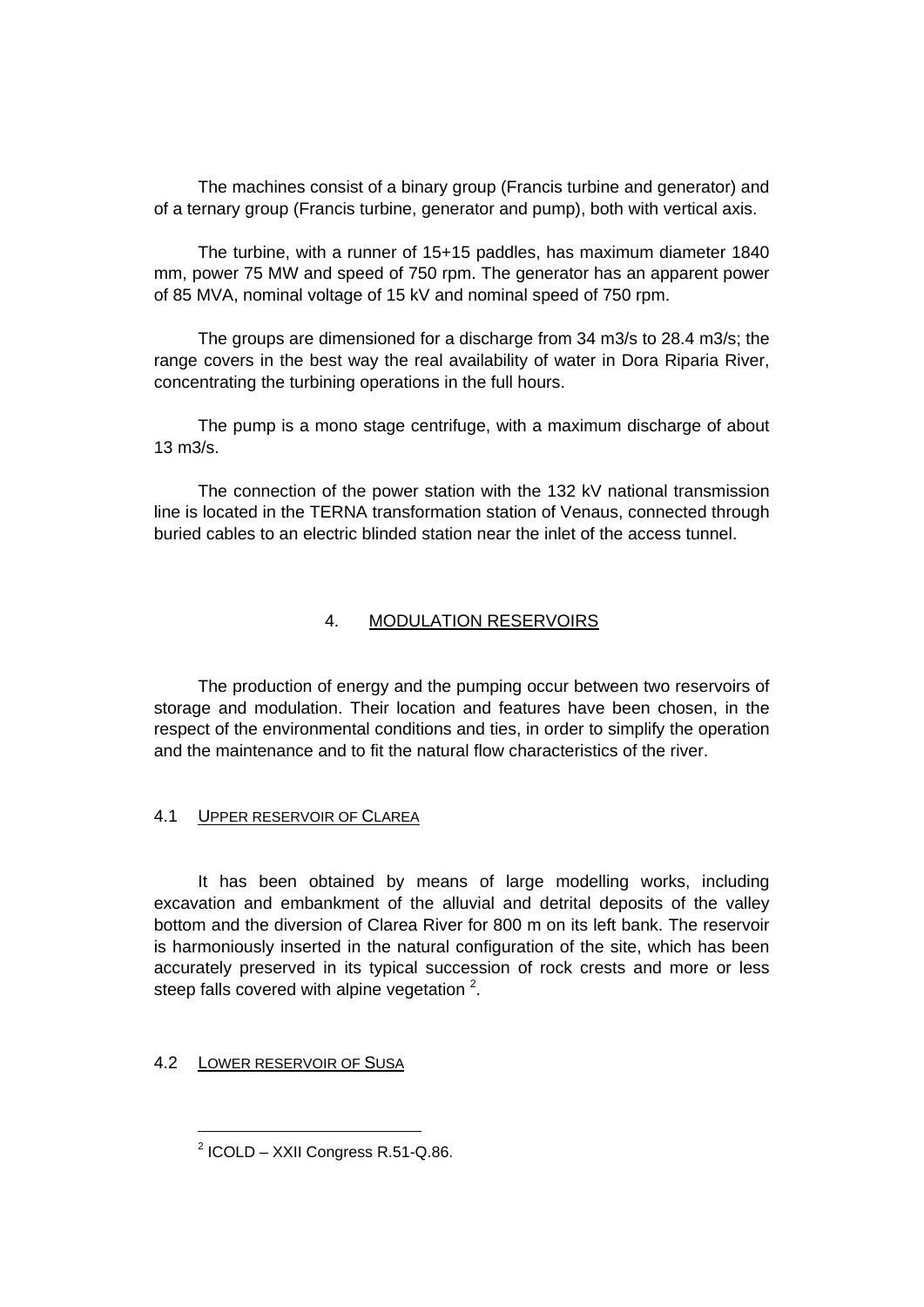This basin is formed by a dam on the Dora Riparia River, 1 km upstream of Susa Town (Fig.3). In a stretch of the valley named "Le Gorge" the river flows between narrow and steep characteristic rock walls assuming a meandering and turbulent course.

The reservoir demodulates the water discharged by the power station through a tailrace tunnel 1.6 km long. Several other solutions were investigated and eventually rejected for this impound: among them some considered indeed a big underground basin with an enlargement of the tailrace tunnel.



Fig. 3 Susa Gorge Dam general lay-out *Plan général du Barrage de Gorge de Susa* 

- 1 Cofferdam 1 Batardeau
- 
- 
- 
- 
- 
- 
- 8 Provisional diversion tunnel and bottom outlet tunnel
- 
- 
- 
- 
- 
- 2 Dam crest 2 Crête du barrage
- 3 Bottom outlet 3 Vidange de fond
- 4 Minimum vital flow pipe  $\frac{4 + 4}{4}$  Tuyau pour le minimum débit vital
- 5 Stilling basin 5 Bassin d'amortissement
- 6 Access shaft to the gates chamber 6 Puits d'accès à la chambre des vannes
- 7 Service house 7 Maison de service
	- 8 Tunnel de déviation provisoire et de vidange de fond
- 9 Access tunnel to the cofferdam crest 9 Tunnel d'accès à la crête du batardeau
- 10 Gates shaft 10 Puits des vannes
- 11 Access tunnel to the dam crest 11 Tunnel d'accès à la crête du barrage
- 12 Tailrace tunnel 12 Tunnel de restitution

The reservoir is about 1.100 m long. It has a capacity of 470.000  $m^3$  with the normal water surface at 531.2 m a.s.l.; its maximum water depth is 23.7 m.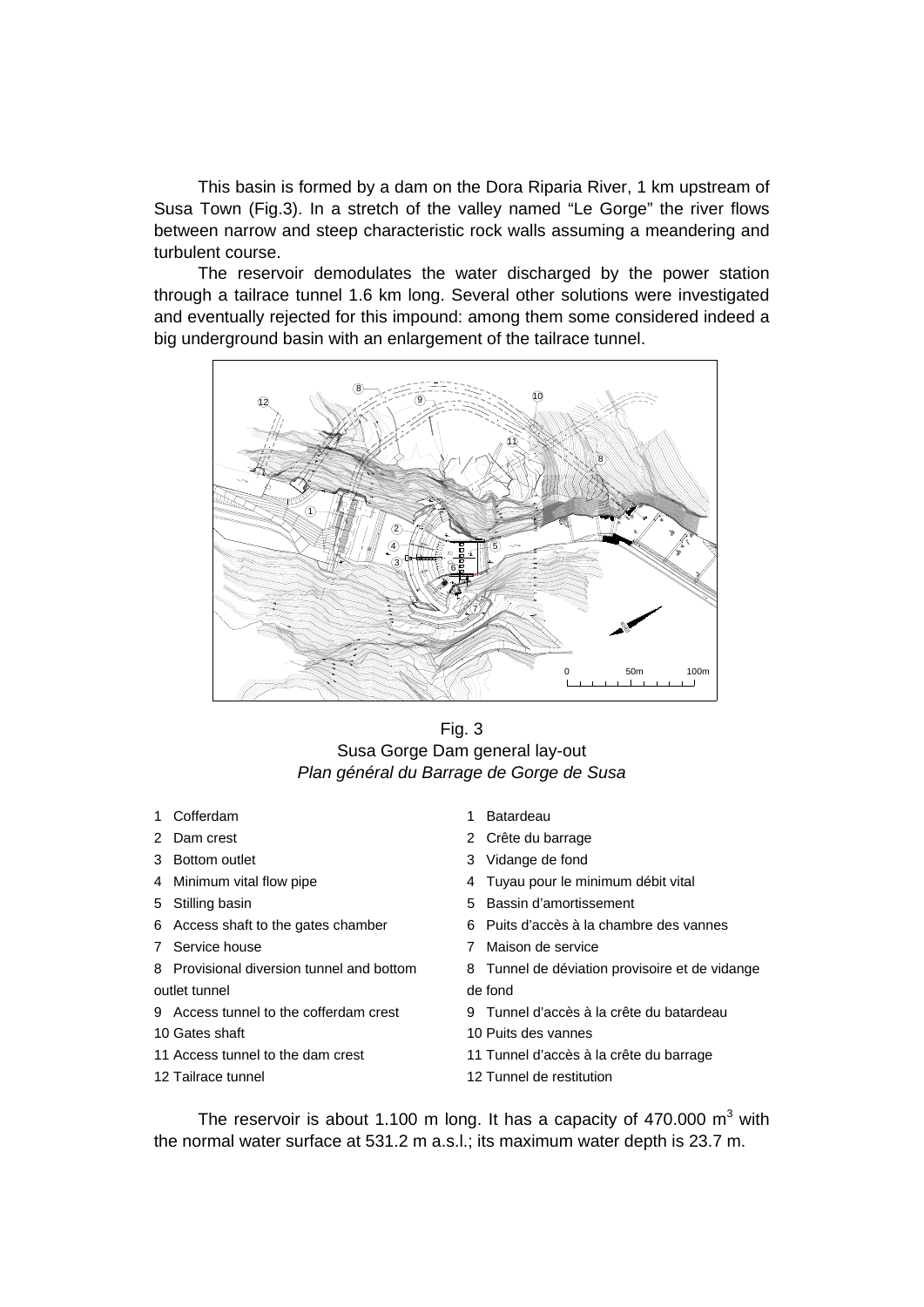For the regulation of the discharged flows and the pumping, the daily water level varies between 515.0 and 531.2 m a.s.l.

The hydraulic works of connection with the power plant, in particular the outlet of the tailrace tunnel from the power station, are all located on the left bank.

Not far from the dam, an underground bypass permits to discharge the water from the power station directly downstream, without entering the demodulation reservoir.

The main bottom outlet tunnel, designed for a maximum discharge of 142  $m<sup>3</sup>/s$ , is also located on the left.

The intake elevation of this outlet, as well as the arrangements of the river bed and of the cofferdam, allow to divert, with medium discharge flow, the river in conditions of minimum impound and so to determine the hydraulic transport of an important fraction of the alluvium cumulated upstream of the cofferdam.

Maintenance operations to remove the residual deposits are scheduled every 5÷10 years.

Finally a bottom outlet in the dam body with maximum discharge of 49  $m^3/s$ rules the partial lowering of the reservoir until the elevation 521.0 m a.s.l.; its intake structure protected by the cofferdam makes it possible also to empty the dead storage by the dam.

The spillway is located in the central part of the dam and is able to discharge a flow of 1100  $\text{m}^3$ /s, corresponding to a time return flood of 1000 years.

#### 5. SUSA DAM

#### 5.1 SITE GEOMORPHOLOGY

The Dora Riparia River is dammed in a section where the river bed elevation is 507.5 m a.s.l.; the catchment area is about 697 Km<sup>2</sup>, reaching its maximum altitude at 3060 m a.s.l..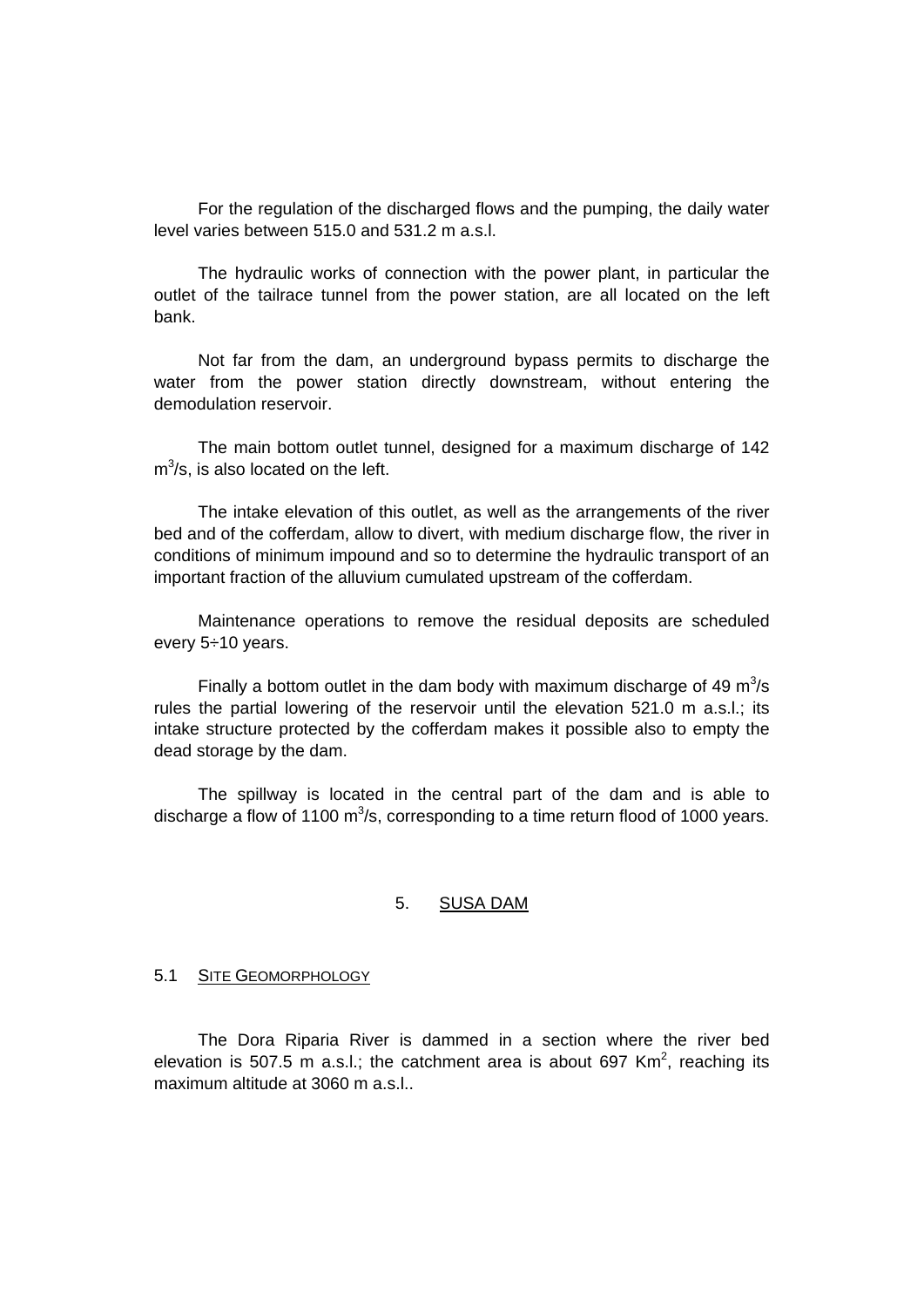The river, from the intake of the power plant at Pont Ventoux until the section of the dam, flows for about 20 Km in a SW-NE direction, with gradients of 3% and has often stream-like characteristics.

In the whole catchment area, Upper Pennidic formations outcrop; in particular, in its last stretch the river cuts a Piedmont Unit called "Calcescisti con pietre verdi". The valley has here a typical glacial shape; its bottom is filled with coarse alluvial sediments, some tens meters thick.

In the dam section the valley has the aspect of a deep and narrow gorge ("Le Gorge"). Immediately downstream, the river bed suddenly changes its direction to the right (Fig. 4) and the valley carries on its final mountainous stretch, close to Susa Town.



Fig. 4 Susa Gorge Reservoir geological plan *Plan géologique du Réservoir Gorge de Susa* 

- 
- 
- 
- 
- 
- 1-2 1983 preliminary design dam sections 1-2 Sections du barrage (avant projet 1983)
- 3 1990 preliminary design dam section 3 Section du barrage (avant projet 1990)
- 4 1996 final design dam section 4 Section du barrage (projet final 1996)
- 5 Maximum water level 5 Niveau maximum de l'eau
- 6 Main faults 6 Failles principales

## 5.2 THE CHOICE OF THE DAM TYPE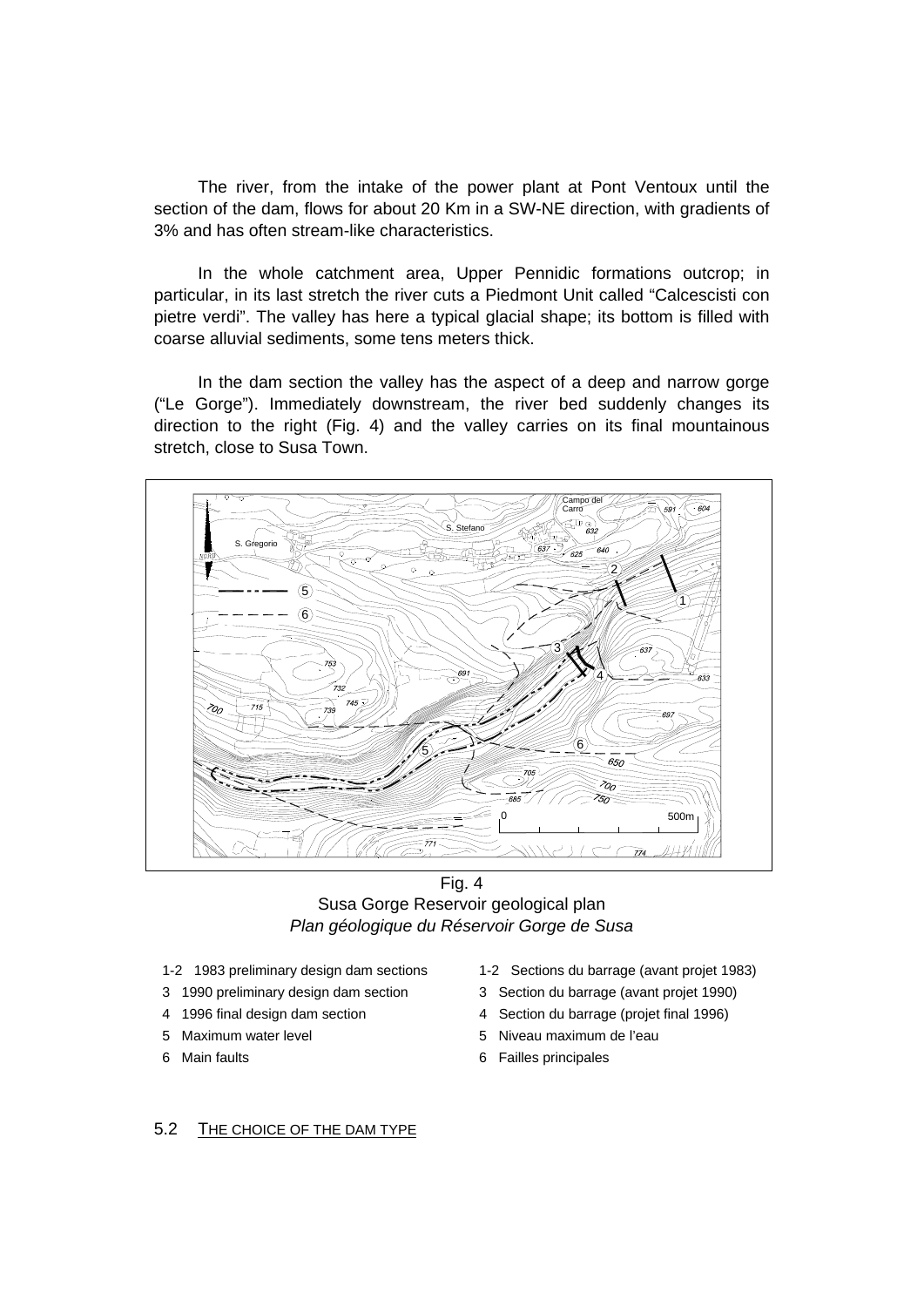The geostructural conditions and the favourable deformability, strength and permeability of the calcschists suggested to build a concrete dam. This solution obliged indeed to remove the alluvial material of the valley bottom for a depth of about 30 m, even if only for a width of 40-50 m.

Otherwise the slope of the sides ( $\approx 80^{\circ}$ ), the shape and the ratio widthheight of the gorge, nearly 1.4, made it possible to realize a dam with arched axis, so that, with the final design optimization, the geometry of the structure resulted that of a typical arch-gravity dam.

Additional reasons to support this choice were the low seismic level of the site (a=0.04g) and the possibility to place, in the central part of the dam, the spillway to discharge the 1000 year time return design flood.

### 5.3 STRUCTURE OF THE DAM

The dam has a maximum height of 57 m on the foundation plan and of about 30 m on the river bed. The crest, at elevation 537.75 m a.s.l., is 4 m wide and has a length of 92 m.

The vertical axis section, oriented WSW-ENE, has the upstream face lightly curved, while the downstream profile is straight with an inclination of 0.3/1, but it is hidden, in the average and upper parts, by the thickening due to the spillway structure (Fig.5).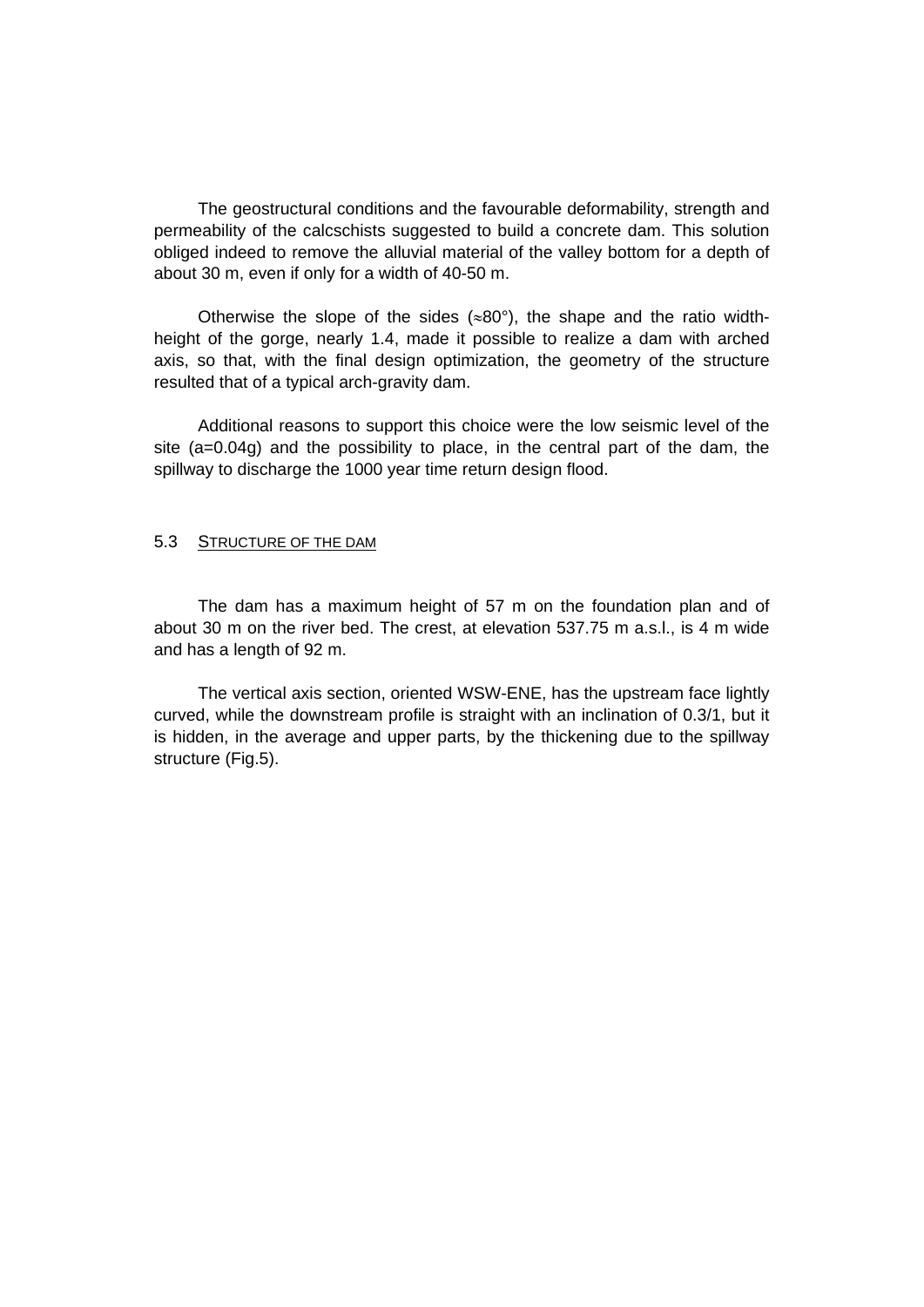

Fig. 5 Dam cross-section on the spillway *Coupe-type du barrage sur le déversoir* 

- 
- 
- 3 Bottom outlet 3 Vidange de fond
- 
- 5 Consolidation grouting 5 Injections de consolidation
- 
- 
- 1 Maximum water level 1 Niveau maximum de l'eau
- 2 Normal water level 2 Niveau normal de service
	-
- 4 Grout curtain **4 Communister 1 August** 4 Ecran d'injection
	-
- 6 Drainage holes 6 Trous de drainage
- 7 Rock blocks mixed with concrete 7 Enrochement enrichi avec ciment

The width at the base, in the maximum height section, is about 20 m.

The structure shape is a slightly asymmetric vault partially constituted by circular symmetric arches of constant thickness; near the abutments the arch thickness increases towards downstream.

Due to the presence of construction joints, no structural contribution is expected from the increasing section created by the spillway profile.

The upstream radius of the arches are between 50.0 m, on the crest, and 40.2 m; downstream they vary from 46.0 m to 20.2 m.

During the construction the structure has been divided in seven vertical elements 12÷16 m wide; the joints have been then sealed up with cement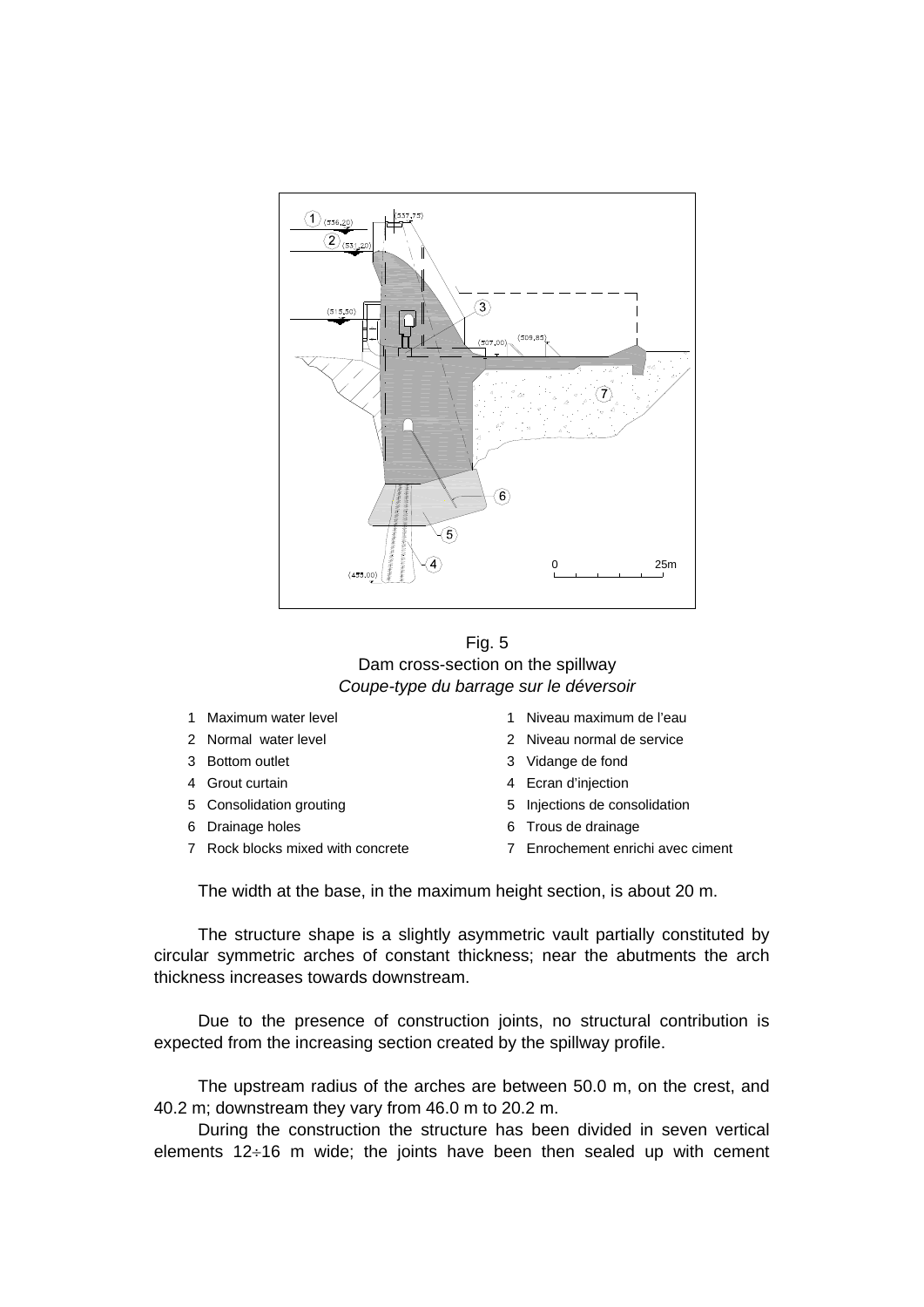injections in the cold season. Their imperviousness is assured by a system of water-stops.

To avoid surface crack phenomena a reinforcement steel mesh has been placed just below the dam faces.

A system of drainage pipes (20 cm diameter) is located in the structure, 3÷4 m far from the upstream face.

The calculated main maximum stresses are the following:

| Concrete compression (dead weight, hydrost. press., thermal, seismic)   | $= 1.5$ MPa |
|-------------------------------------------------------------------------|-------------|
| Concrete tensile stress (dead weight, thermal)                          | $= 0.8$ MPa |
| Foundation compression (dead weight, hydrost. press., thermal, seismic) | = 1.2 MPa   |

The dam is equipped with a complete monitoring system, which can be interrogated also at distance. It gives information about the state of the structure, the levels of the water table and the deep seepages through the abutment and the shoulders.

### 5.4 THE ABUTMENT AND THE GROUT CURTAIN

The dam is completely founded on rock. To reach the bedrock, alluvial material about 30 m thick has been removed. The foundation falls entirely in the geological formation "Calcescisti con pietre verdi", generally compacted and with good geotechnical quality (RQD > 75%).

The schistosity presents a dip direction towards SW of about 20° on the left bank and towards WNW of 30° on the right. The rocky mass is interested by a system of joints favourably oriented in regard to the arches abutments: in fact on both the banks they result normal or parallel to the direction of the resultant of the structure loads.

Among the main rock discontinuities only one (""C"") is relevant for the foundation of the dam. It has a dip direction towards N of 45°: on the right bank it lies at elevations higher than the dam abutment; on the left bank it is located immediately under the maximum water level and dips in the thrust direction, rapidly leaving the foundation of the dam.

Due to the presence of this discontinuity, in the upper part of the left abutment a local reinforced "pulvino" has been introduced between the dam structure and the abutment in order to transfer the stresses directly to the compact rock (Fig.6).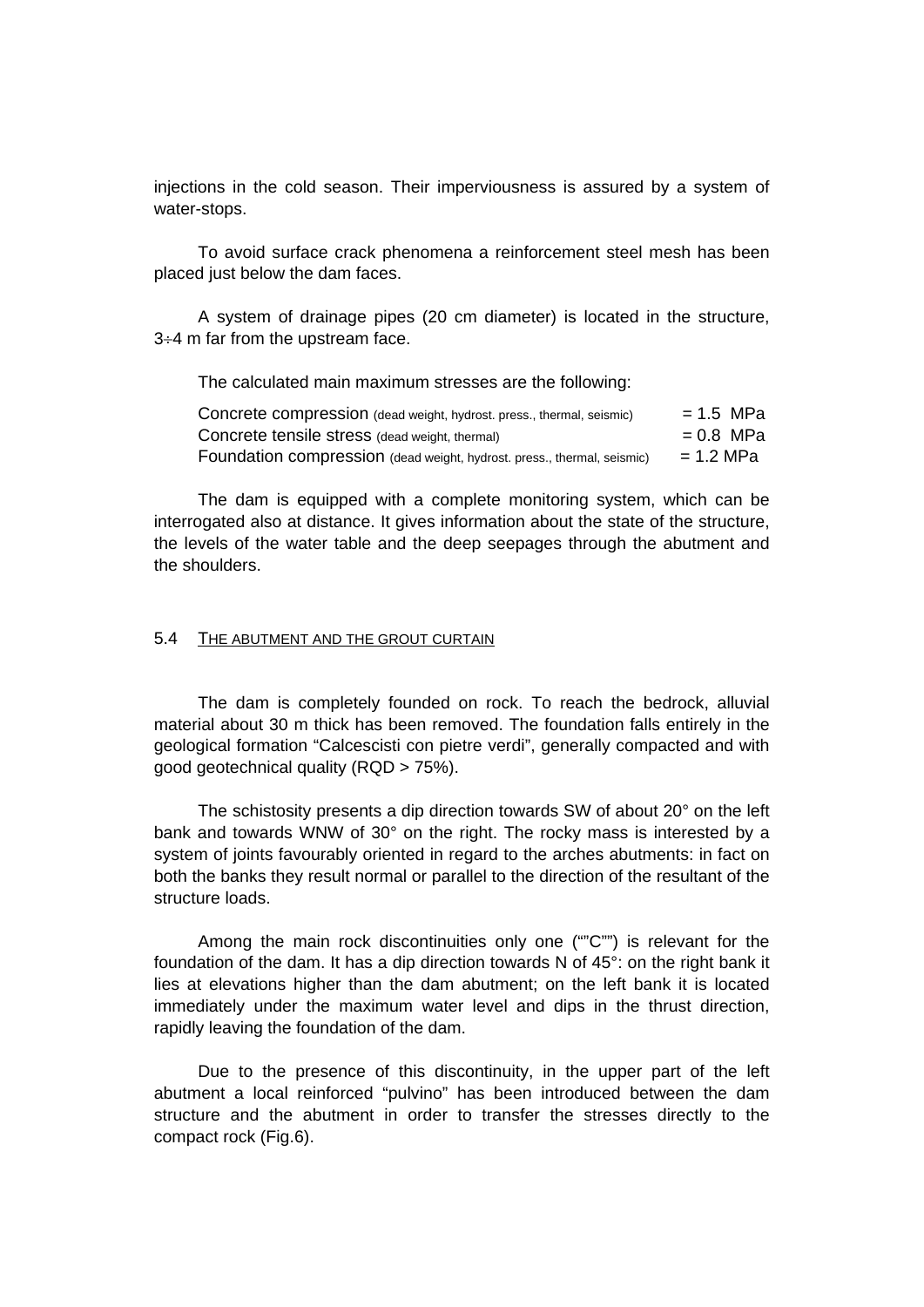

#### Fig. 6

# Dam horizontal section at elevation 525 m a.s.l. *Coupe horizontale du barrage à élévation 525 m s.m.*

- 
- 
- 
- 
- 
- 
- 1 Pulvino 1 Pulvino
- 2 Consolidation grouting 2 Injections de consolidation
- 3 Grout curtain 3 Ecran d'injection
- 4 Drainage holes 4 Trous de drainage
- 5 Main fault C 6 1 1 2 3 Taille principale C
- 6 Secondary faults 6 Failles secondaires

On the whole abutment surface a rock consolidation treatment has been carried out until 10÷13 m deep by cement grouting, through boreholes with 3 m mesh.

The foundation rock has, generally, a very low permeability, around 1 Lugeon. Nevertheless the deep imperviousness was improved by a grout curtain slightly inclined towards upstream (Figg.5, 6); its depth is around 23 m in the valley bottom and  $20\div 25$  m on the banks (Fig.7). A mix of cement + bentonite + additives has been injected, with pressure up to 15 bar.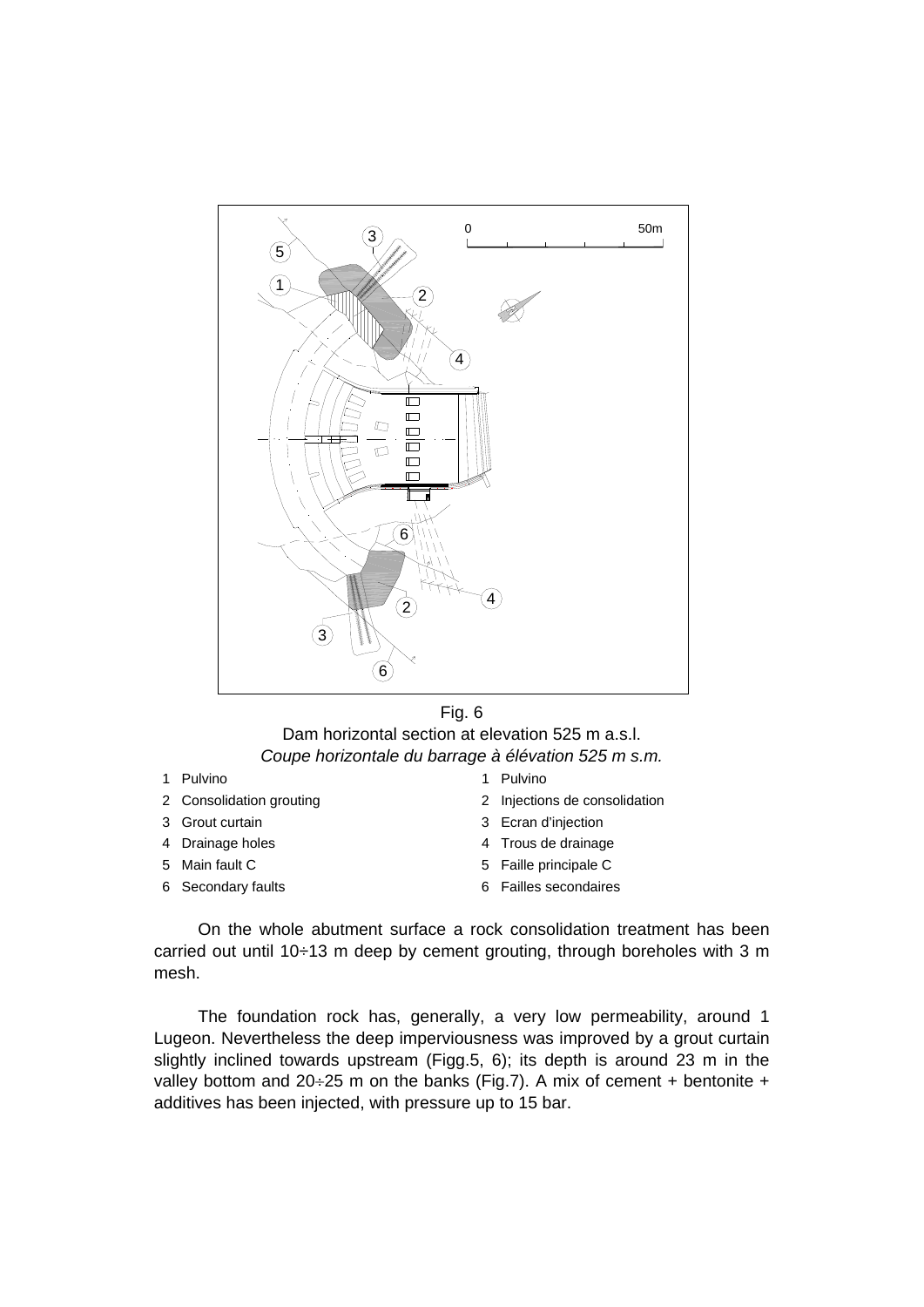

Fig. 7 Dam longitudinal section with grout curtain *Coupe longitudinale du barrage avec l'écran d'injection* 

- 
- 
- 
- 
- 
- 
- 
- 
- 
- 1 Consolidation grouting 1 1 Injections de consolidation
- 2 Grout curtain 2 Ecran d'injection
- 3 Secondary faults 3 Failles secondaires
- 4 Main fault C 4 Faille principale C
- 5 Construction joints of the dam 5 Joints de construction du barrage
- 6 Pulvino 6 Pulvino
- 7 Maximum water level 7 Niveau maximum de l'eau
- 8 Normal water level  $\overline{8}$  Niveau de service de l'eau
- 9 Access tunnel to the dam crest 9 Tunnel d'accès à la crête du barrage

Downstream of the grout curtain, a system of subvertical drainage holes has been bored from the service gallery (Fig.5) and from the surface of the rocky slopes (Fig.6).

5.5 SPILLWAY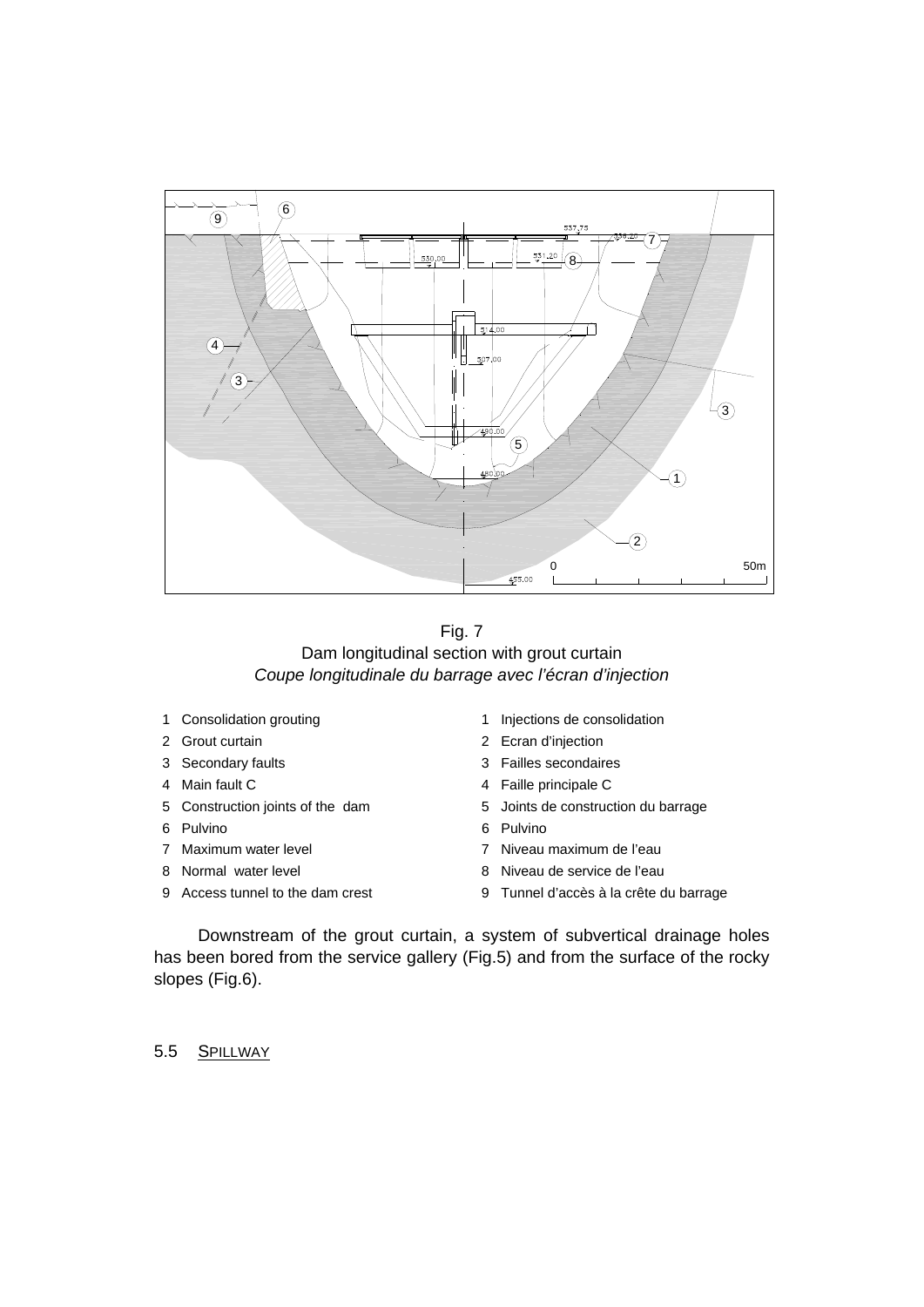The sill of the spillway, at elevation 531.2 m a.s.l. on the top of the dam, is shaped according to the Creager profile and has a total length of 47.2 m, divided in 4 sectors.

For the design flood with a return time of 1000 years, 1100  $m^3/s$ , the hydraulic head is 5.0 m.

At the base of the chute of the spillway a stilling basin, which has been tested on physical model at the Politecnico of Turin as well as all the hydraulic works, has the bottom at the elevation 507.0 m a.s.l., is 25 m wide and 30 m long. It is arranged with 6 chute blocks and 8 buffle piers for energy dissipation. All the piers are reinforced with steel plate (20 mm thick), anchored to the bedrock with 2÷3 tendons and protected against cavitation phenomena by special air conduits.

The stilling basin is founded on a fill of rock blocks mixed with concrete, which restores the downstream river profile.

#### 5.6 MODELLING OF THE SLOPES

The very steep morphology of the slopes overhanging the dam site required an important modelling of the rocky slopes above the crest of the dam.

On the right side, the excavation geometry was conditioned by the presence of the fault "C", including cataclasites and cemented breaches about 1 m thick, and upstream, at lower elevations, by two other minor faults, "B" and "E", generally closed.

All these faults show dip directions in the NW quadrant with average dips of about 45°÷50°.

In the zone of the fault "C", the excavation was shaped, expanding as an amphitheatre, with the central part parallel to the dip direction of the main fault. The banks are 20 m distant in elevation and the slope gradient is 1/10.

On the excavation, altogether 100 m high, systematic rock bolts  $\phi$  30 mm have been applied with a mesh 2,5x2,5 m wide, completed with the application of a welded wire mesh.

The zone of the slope near "B" and "E" secondary faults was stabilized with a mesh of tendons with 4 and 5 strands, disposed with a regular mesh 2x2 m wide. Tendons length was variable from a minimum of 15 m to a maximum of 40 m.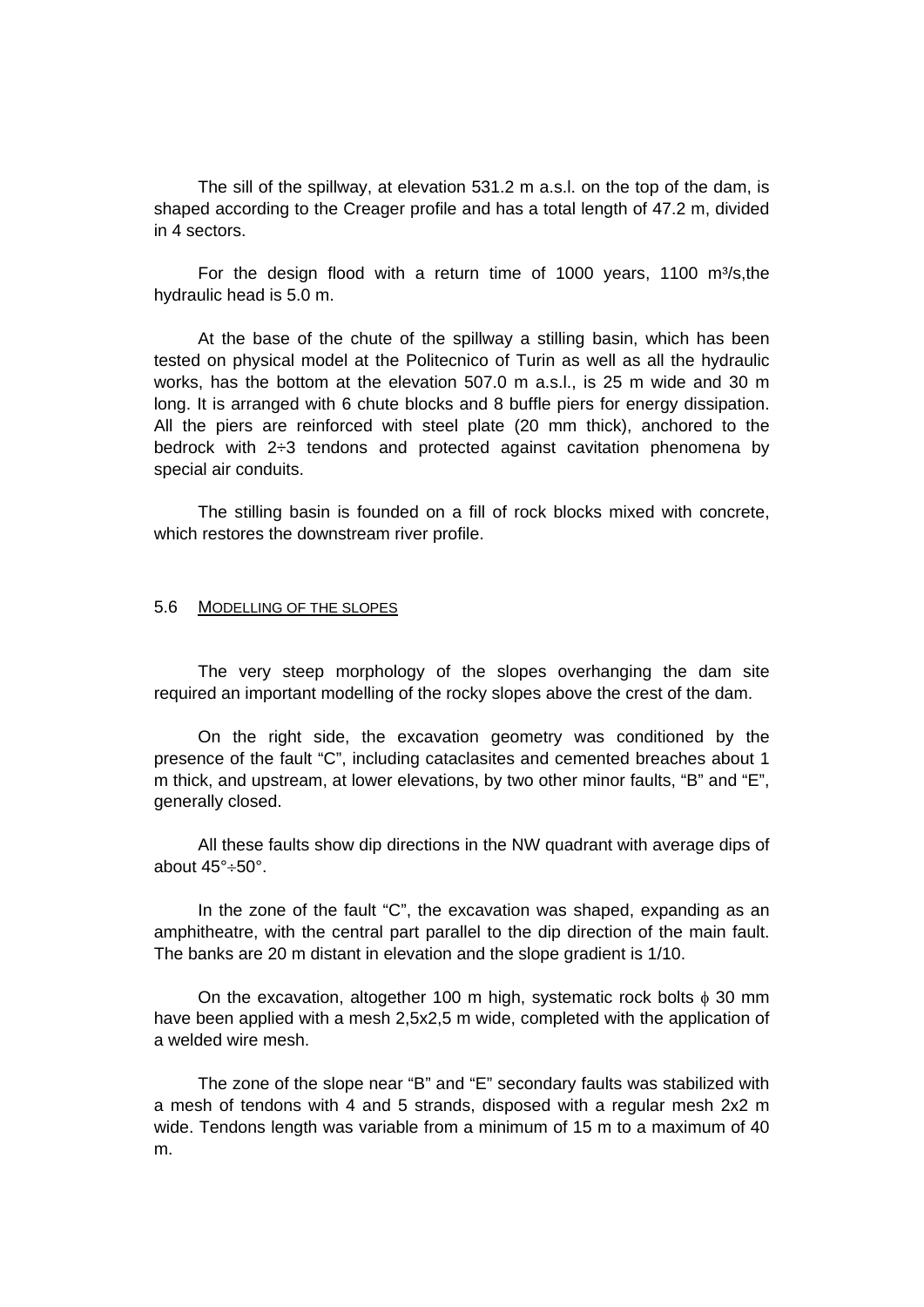

Fig. 8 Gorge Susa Dam from upstream *Barrage de Gorge de Susa de l'amont* 

On the left abutment of the dam, the natural slope has a more regular morphology due to the locally favourable structural setting of the rock mass in relation with the slope orientation.

On this side it was then possible to limit remarkably the excavations depth into the slope and its reinforcing and protection with bolts and welded wire mesh.

The stability of both the slopes is monitored through a complex system of inclinometers, extensometers and topographic surveys.

### 6. ENVIRONMENTAL ISSUES

A particular attention in the lay-out of the works has been reserved to the environmental items. The Pont Ventoux-Susa Hydro Power Plant has been indeed the first in Italy to be subjected to the Environmental Impact Assessment procedure and to obtain the approval of the Environment Ministry in 1991 on the basis of the preliminary design.

Almost all the plant is located underground and the realization of a demodulation reservoir was considered essential in order to avoid frequent and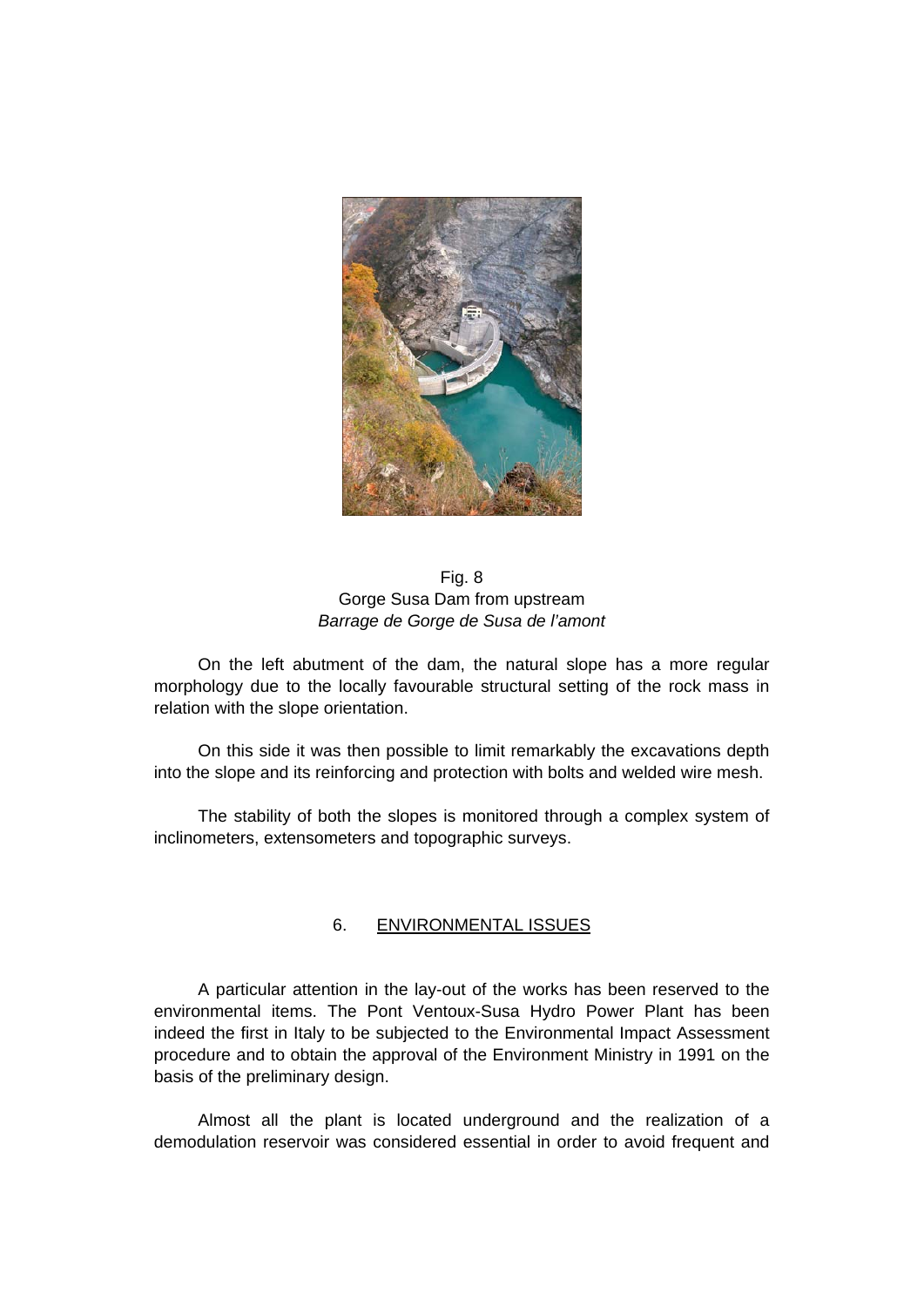sudden changes of the Dora Riparia River discharges, also due to the presence immediately downstream of Susa Town and of other important centres, Turin included.

The minimum vital flow has been warranted at any intake of the plant. At Susa Gorge Dam a pipe with regulating valve has been inserted in the structure to allow the continuous release of a 1.82  $m^3/s$  discharge adapted to the minimum vital flow, directly on the chute of the spillway .

The position of the dam has been studied so that it is not visible from inhabited areas. Furthermore the arch-gravity typology better fits to the subvertical morphology of the slopes of the gorge.

The dimensions and the operation modalities of the bottom outlet on the left bank have been optimized, using also the addressing action of the cofferdam, to determine the solid transport transit during the frequent floods, avoiding the deposit by the dam and the erosion of the downstream river bed. In flood events the impound, kept prudentially empty, develops also a function of reduction of the peak discharges.



Fig. 9 Gorge Susa Dam from downstream *Barrage de Gorge de Susa de l'aval*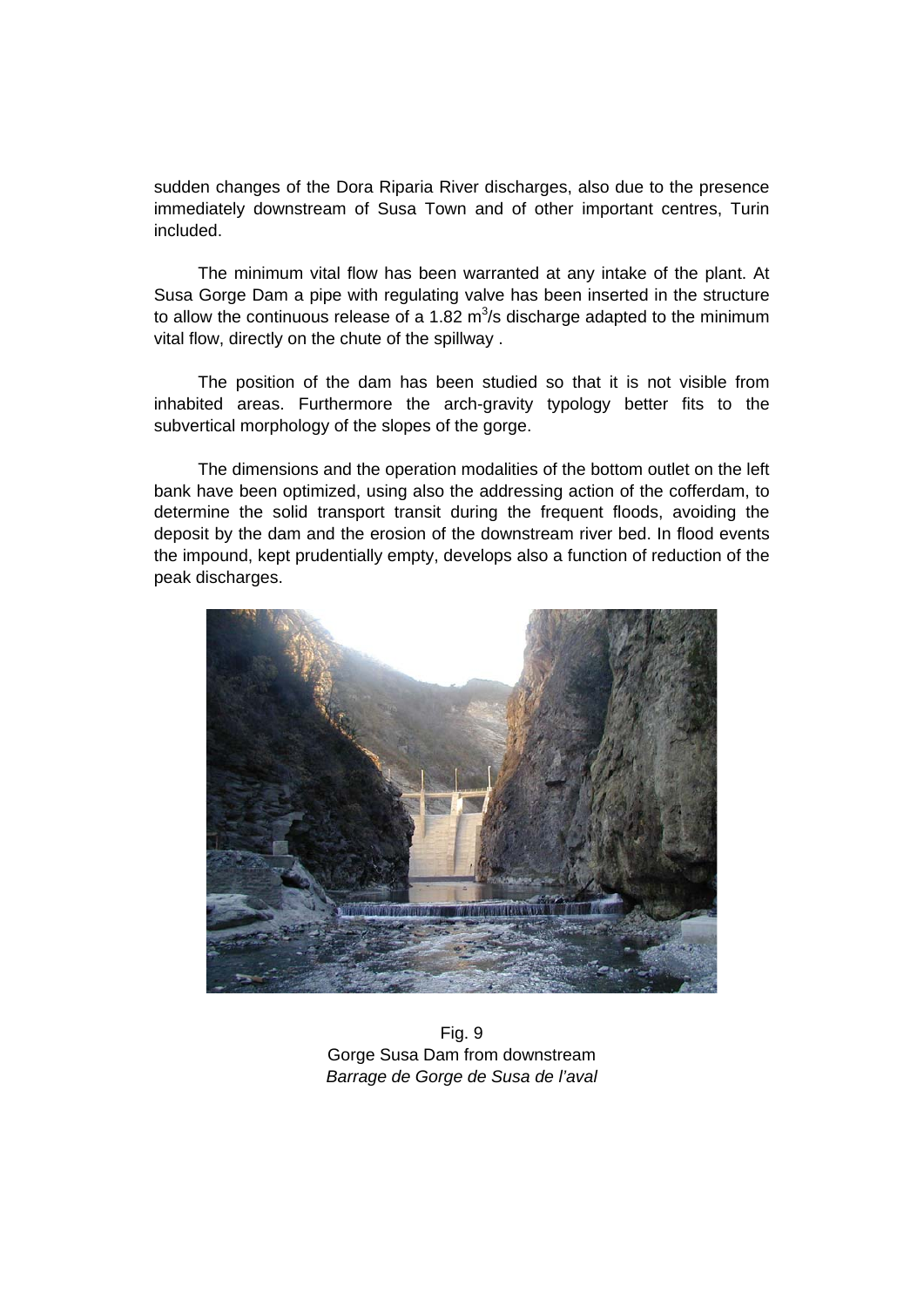### 7. ACKNOWLEDGMENTS

The Authors sincerely thank Iride Energia S.p.A. and Contractors Astaldi-Eiffage, who agreed the publication of this Paper.

#### ABSTRACT

Iride Energia S.p.A. (once A.E.M. of Turin S.p.A.) has planned in '80s an important program of extraordinary maintenance and increase of its hydroelectric plants. As a part of this activity, the new 150 MW Pont Ventoux-Susa Plant on the Dora Riparia River has been designed and built in the Upper Susa Valley.

The production of energy and the pumping are developed in an underground power station located between two reservoirs of storage and modulation, Clarea and Susa Impounds.

The second one is about 1.100 m long and has a capacity of 470.000 m<sup>3</sup>. It is formed by a dam on the Dora Riparia River, 1 km upstream of Susa Town, in a stretch of the valley named "Le Gorge".

The geostructural conditions and the favourable deformability, strength and permeability of the local calcschists suggested to build an arch-gravity dam. It has a maximum height on the foundation plan of 57 m and on the river bed of about 30 m, as the alluvium material of the valley bottom was removed. The crest, at elevation 537.75 m a.s.l., is 4 m wide and has a length of 92 m.

The spillway is located in the central part of the dam and is able to discharge a flow of 1100  $m^3/s$ , corresponding to a flood with return time of 1000 years. The main bottom outlet tunnel, designed for a maximum discharge of 142  $m<sup>3</sup>/s$ , is located on the left. A bottom outlet with maximum discharge of 49 m<sup>3</sup>/s is present also in the dam body and its intake structure protected by the cofferdam makes it possible to empty the dead storage by the dam.

The daily water level range, due to the regulation of the discharged flows and the pumping, varies between 515.0 and 531.2 m a.s.l.

A particular attention in the lay-out of the works and in the operations of the plant has been reserved to the environmental aspects.

#### RESUME